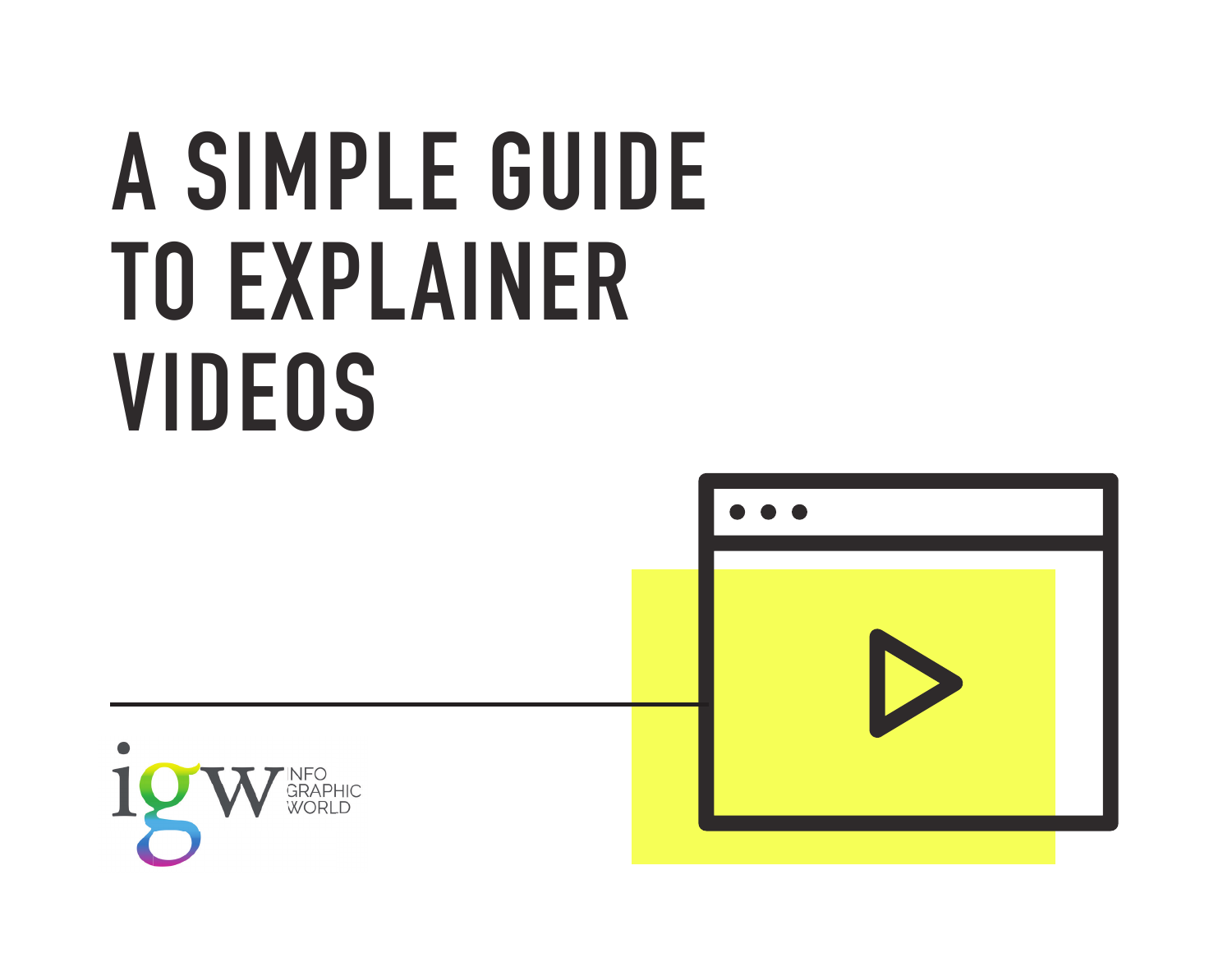## **TABLE OF CONTENTS**

| What is an Explainer Video?                                 | 1 |
|-------------------------------------------------------------|---|
| How Can an Explainer Video Help My Company?                 | 2 |
| Powerful Marketing Tool                                     | 2 |
| Simplified Communication of<br><b>Products and Services</b> | 3 |
| <b>Improve Conversion Rates</b>                             | 3 |
| <b>Improve Search Engine Optimization</b>                   | 4 |
| Different Types of Explainer Videos                         | 5 |
| <b>Videos Designed to Sell</b>                              | 5 |
| Videos to Educate the Customer                              | 5 |
| <b>Videos To Increase Brand Awareness</b>                   | 5 |
| Marketing Your Explainer Video                              | 6 |
| YouTube                                                     | 6 |
| Vine                                                        | 6 |
| Vimeo                                                       | 6 |
| Slideshare                                                  | 7 |
| Instagram Video                                             | 7 |

| What Not to Do With Explainer Video Marketing               | 8  |
|-------------------------------------------------------------|----|
| Set It and Forget It                                        | 8  |
| Use Controversial Images and Messages                       | 8  |
| Make the Video Too Long                                     | 8  |
| Target More Than One Customer At a Time                     | 9  |
| Not Add Enough Sharing Buttons                              | 9  |
| Not Promote It with Current<br><b>Customers and Friends</b> | 9  |
| Don't Rule Out Hiring a Professional                        | 9  |
| Don't Stop With One Video                                   | 10 |
| Wrap Up — Contact Us                                        | 11 |
| Get in Touch                                                | 11 |
|                                                             |    |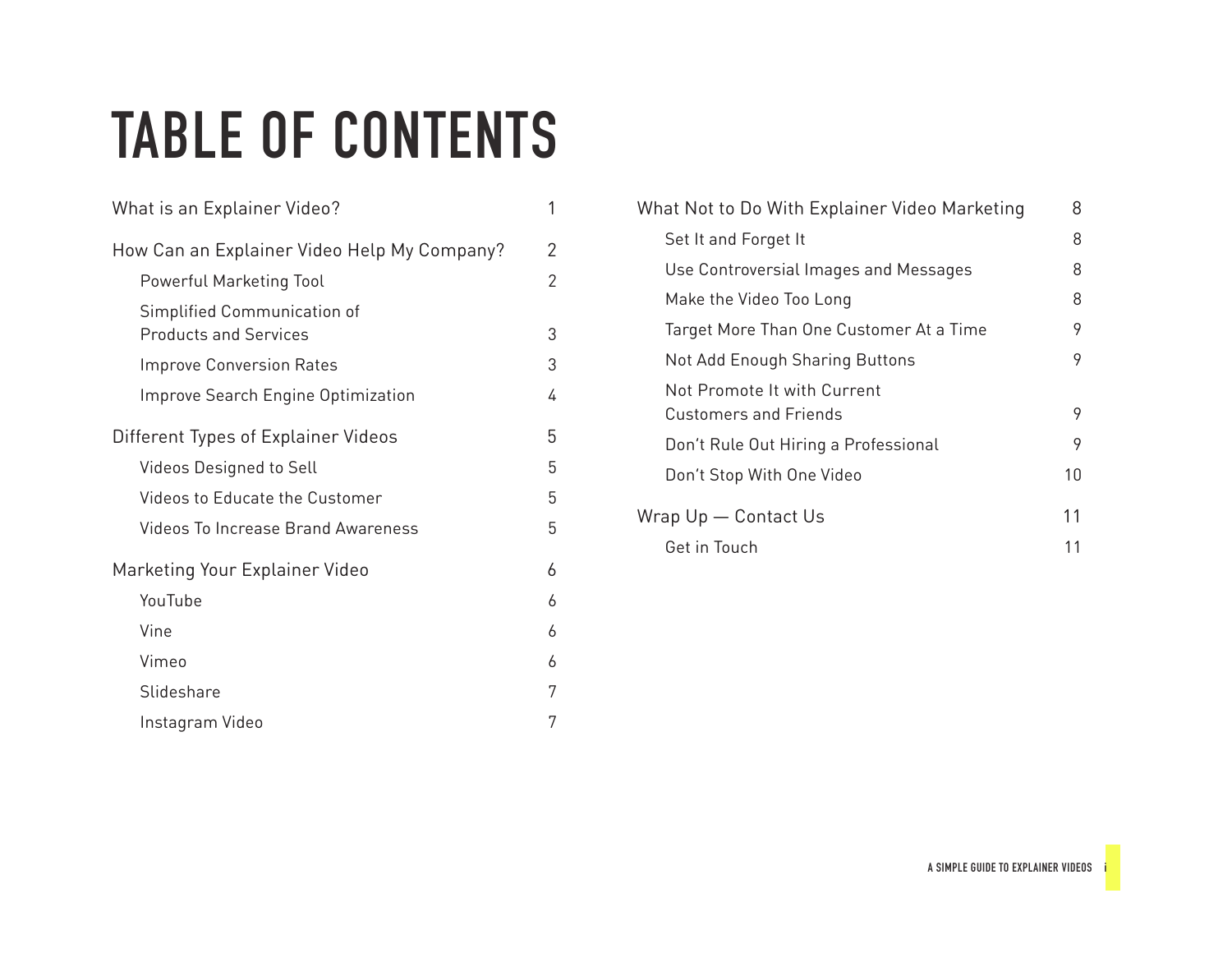## <span id="page-2-0"></span>**WHAT IS AN EXPLAINER VIDEO?**

Whether you're looking to attract new customers, educate the old ones, or just explain how your products and services work, an explainer video is an excellent choice for your video digital marketing needs. These are short, straight-to-the-point productions that are highly effective in converting prospects to customers. In its basic form, an explainer video is a visual elevator pitch that gives customers an idea of what you have to offer them.

#### **SOME INTERESTING STATS:**

 **78%** of adult internet users **download or watch videos** they encounter online.

**78%**

Adding video to your landing page could **increase your conversion rates by more than 200**%.

Videos that **contain a bit of humor** are watched and shared more than any other type.

**200% +**

Ads that **contain raw emotional content** outperform others by twice as much.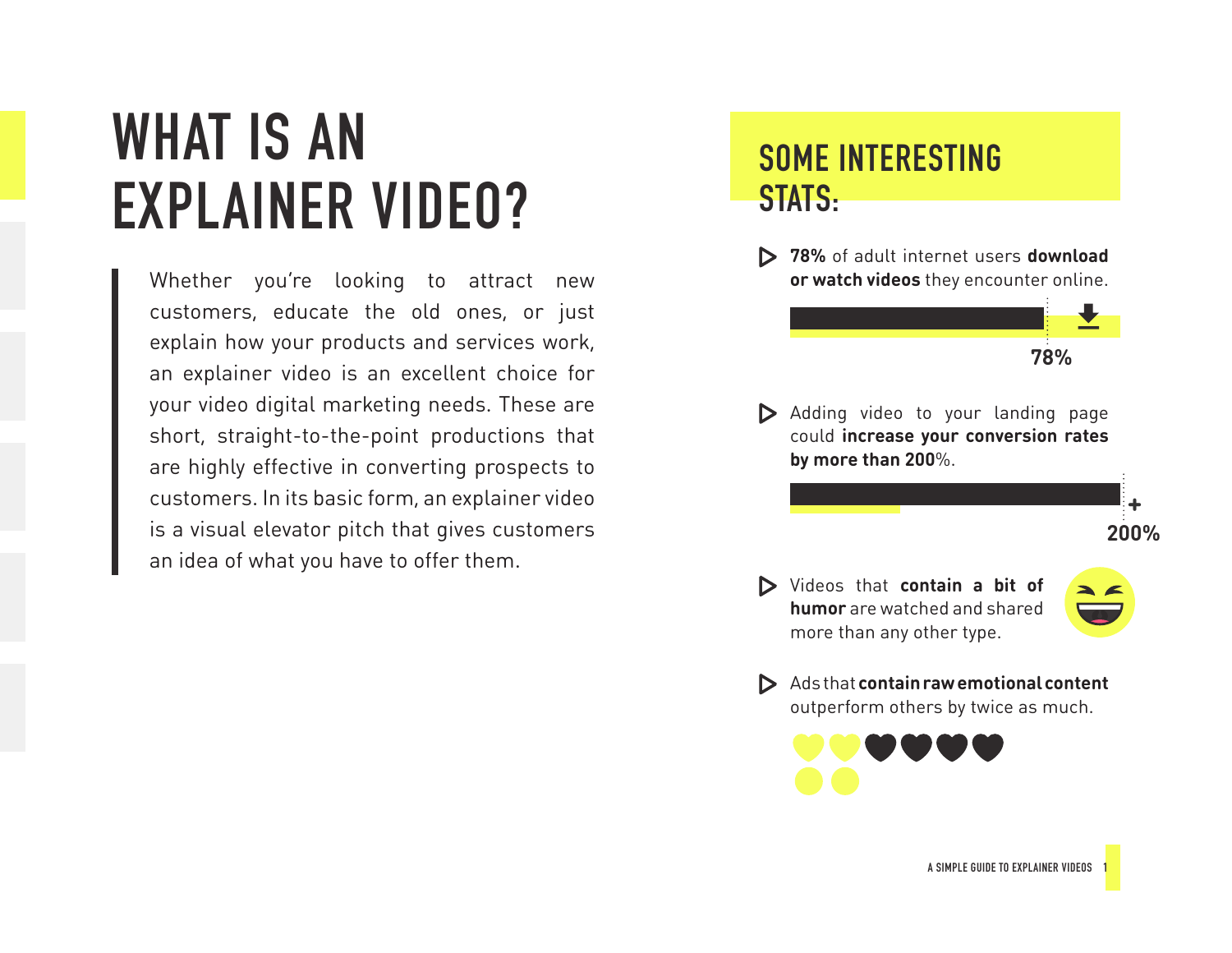## <span id="page-3-0"></span>**HOW CAN AN EXPLAINER VIDEO HELP MY COMPANY?**

Email marketing with an explainer video is also highly effective and a very popular form of digital marketing. Prospects are **more likely to watch your video than read a long article** explaining your products and services, and marketers around the globe have caught on to these trends.

Great. Now we know what an explainer video is. Let's see how a simple video production can help your business in more ways than one.

#### **POWERFUL MARKETING TOOL**

Explainer videos are very powerful marketing tools for several reasons. One reason is that prospects are able to **view them day or night**. When the production is posted to your website or social channel, it has the potential to literally **attract customers 24/7**. This beats any traditional form of marketing by a long shot. It's a handsoff method that pays for itself many times over.

 **51.9%** of marketing professionals worldwide name video as the type of content with the **best ROI**. **(ADOBE)**

**51.9%**

 **76%** of marketers plan to **increase** their use of YouTube and video marketing. **(SOCIAL MEDIA EXAMINER VIA ENVISIA)**

> **You Tube 76%**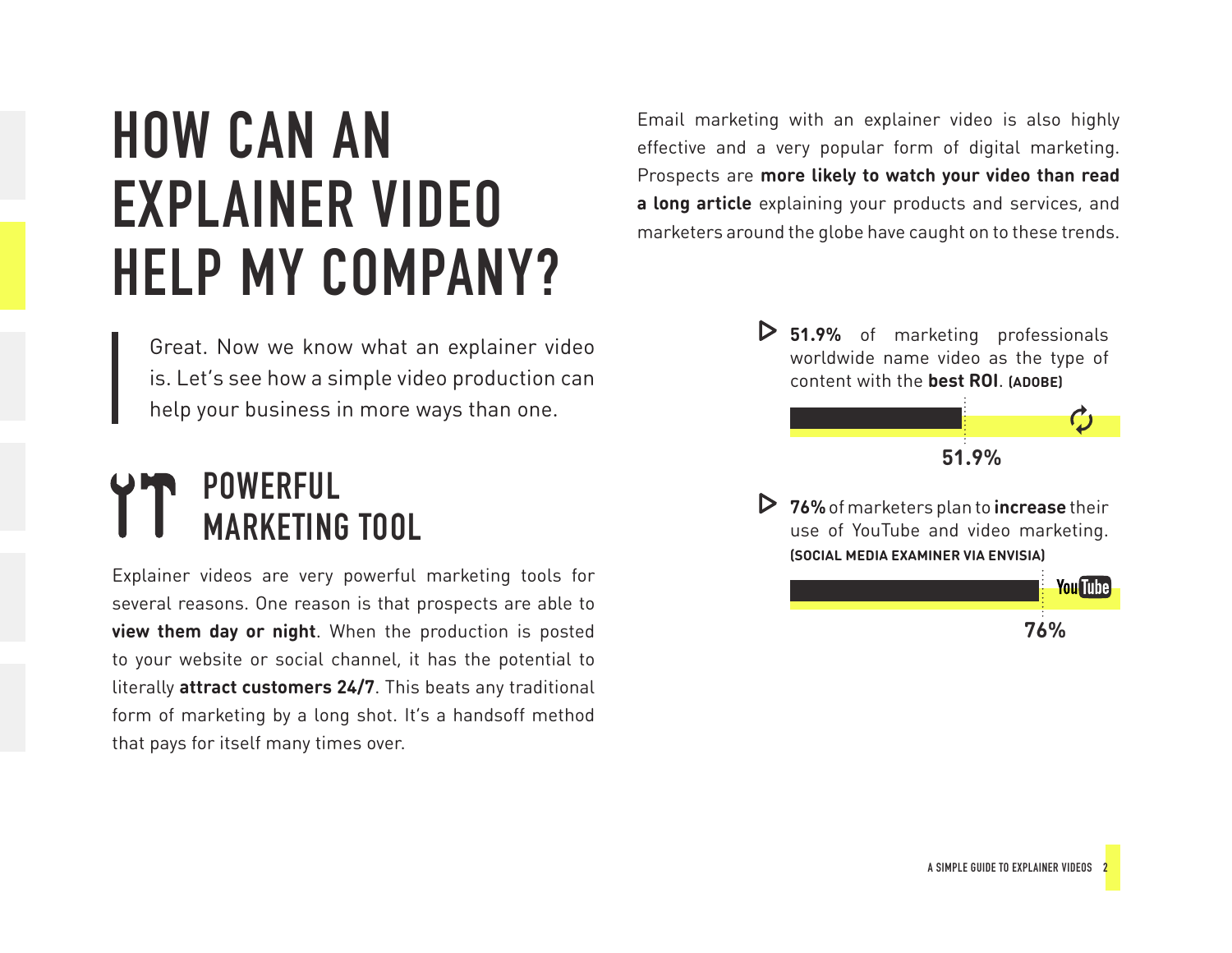#### <span id="page-4-0"></span>**SIMPLIFIED COMMUNICATION OF PRODUCTS AND SERVICES**

Depending on the business you're in, it can be difficult to communicate the benefits of using your products and services. An explainer video takes the hassle out of answering the same questions from clients and prospects, and highlights all the necessary information in a neat, attractive video package.

This not only works well for businesses that want to explain how their services work, but also for companies that want to answer FAQ's from current customers. Explainer videos can be used to both attract and educate customers.

> **73% of consumers** are more likely to make a purchase after watching videos that explain a product or service. **(ANIMOTO)**



 **1 in 4 shoppers** say they've used YouTube to search for a video related to a product they're considering. **(GOOGLE)**





Studies have shown that video presentations convert at a much higher rate than other forms of marketing. One main reason for this is because explainer videos are easy to digest (quick and to the point), entertaining and very targeted. Keeping your target customer in mind, you have the ability to create a video that is custom to their particular needs and desires.

This includes everything from the way that they talk, to the issues that drive them to watch your video in the first place. Your conversion rates can skyrocket with a highly targeted video.

> Using the word video in an email subject line **increases click through rates by 65%**. **(Hubspot)**



somewhat or much better compared to other types of marketing content. **(Marketing Land)**

 **71%** of marketers said their video content's conversion performance was either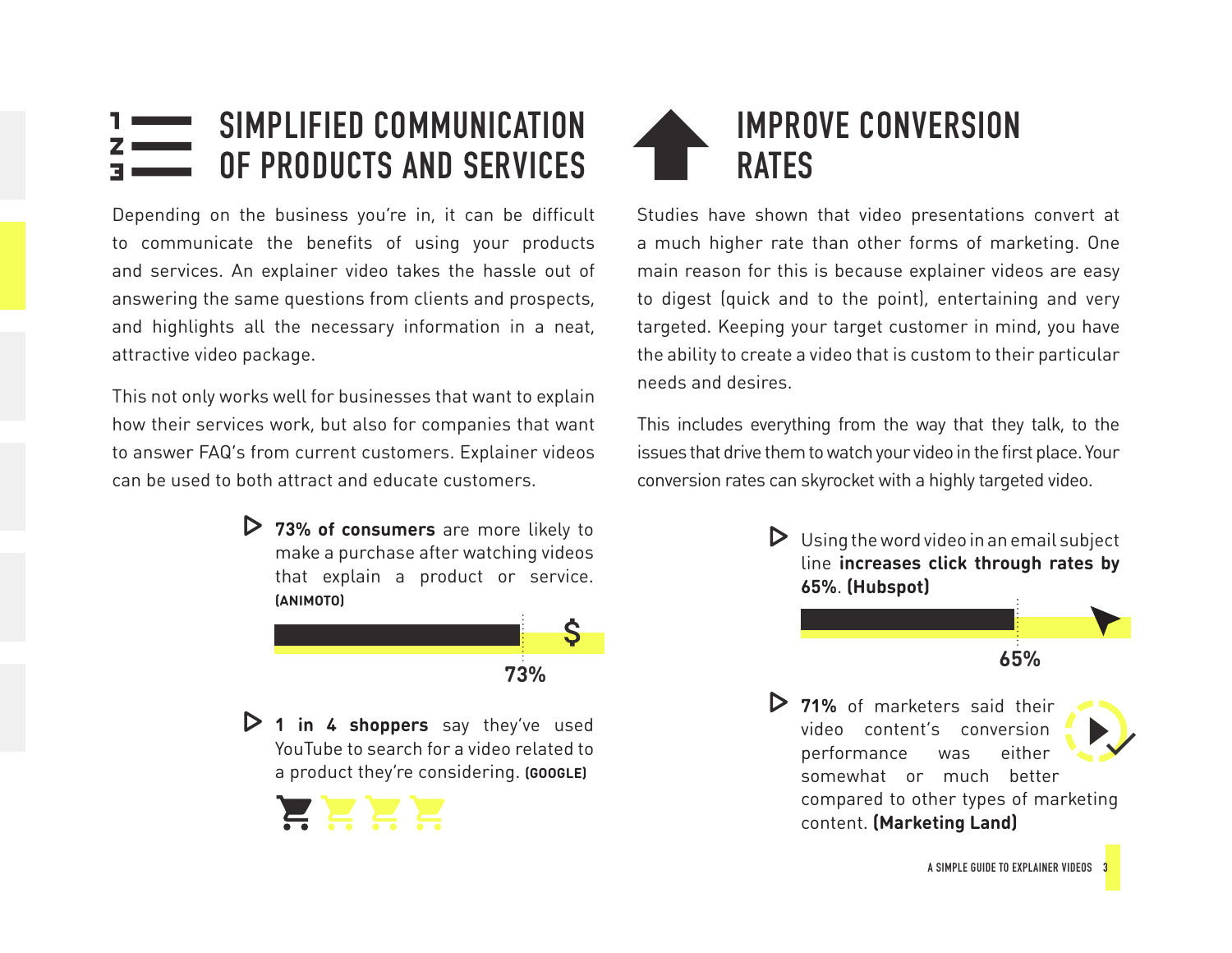### <span id="page-5-0"></span>**IMPROVE SEARCH ENGINE OPTIMIZATION**

Explainer videos can definitely give you a boost in search engine optimization (SEO) for the keywords that your business targets. With Youtube officially listed as the second largest search engine in the world, it's clear how this can happen. Many videos appear at the top of search results for targeted keywords. Keep in mind that having a company YouTube channel is important, but you can also see this boost in SEO by optimizing the landing page on your business website.

 **77%** of marketers are using **keyword tagging** effectively on YouTube, providing a number of entries when people search for content. **( CRAZY EGG )**



Having a video compared to just text will **almost triple** the average number of linking domains. **(SHAREAHOLIC)**

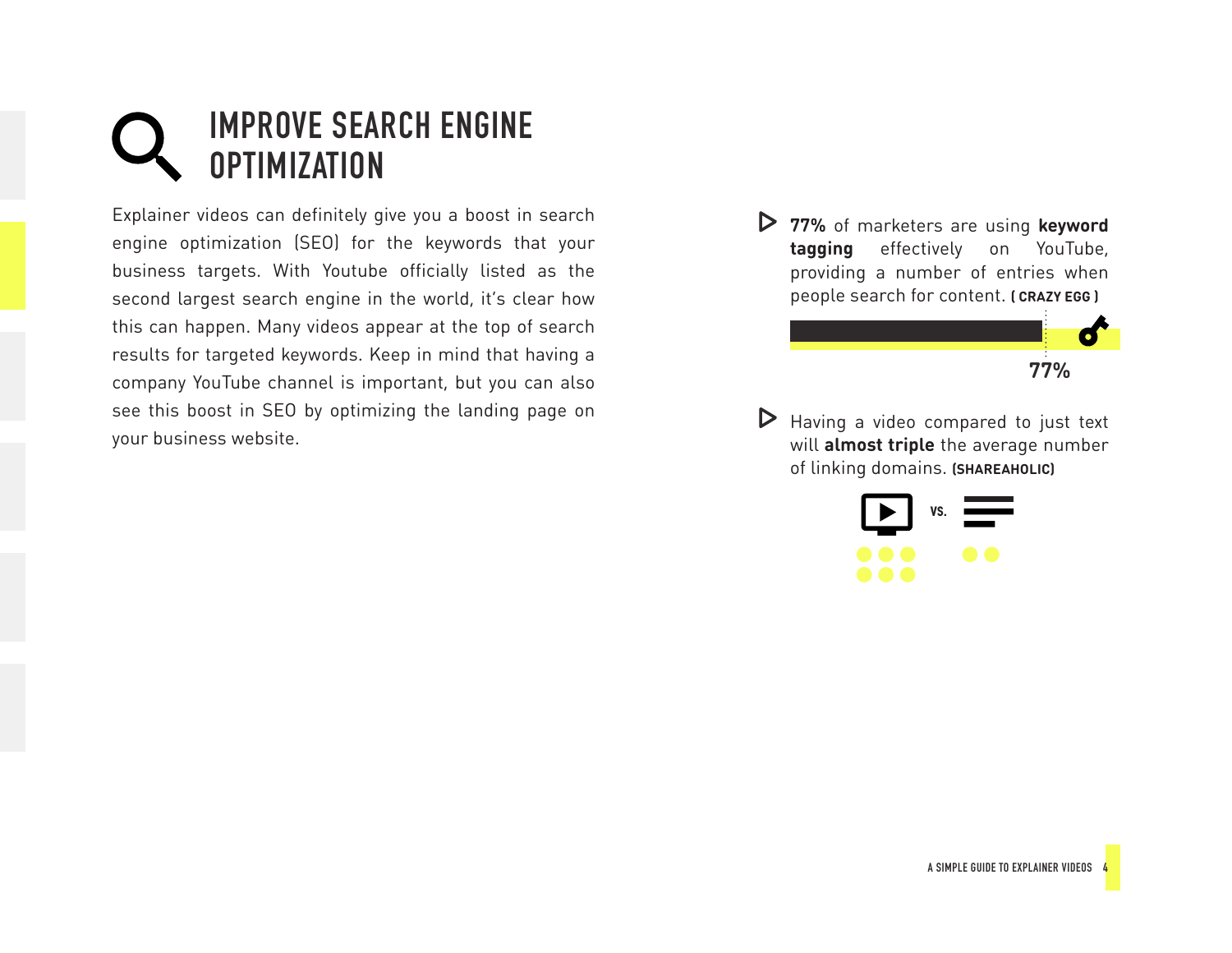## <span id="page-6-0"></span>**DIFFERENT TYPES OF EXPLAINER VIDEOS**

All explainer videos aren't created equal. They serve many functions for businesses, and often times serve double duty. Here are the three main types of explainer videos that companies utilize.



Many businesses use videos to sell their products or services. They do this by demonstrating how to properly use a product or simply pushing viewers farther down the sales funnel.



Some products are more complicated than others, such as software. Creating a video to demonstrate how to use a piece of software can save customers the hassle of reading

through dozens or even hundreds of pages of information material. While you may not be able to give them in-depth explanations of how to use more advanced tools, they can gain the basic functions of the program relatively easily.



#### **VIDEOS TO INCREASE BRAND AWARENESS**

The importance of branding increases every day as more and more companies enter the business arena. Becoming the household name for a product or service isn't easy, but explainer videos can be used to increase awareness of a specific brand. For example, Budweiser does this well with their often heartwarming live action videos featuring small animals.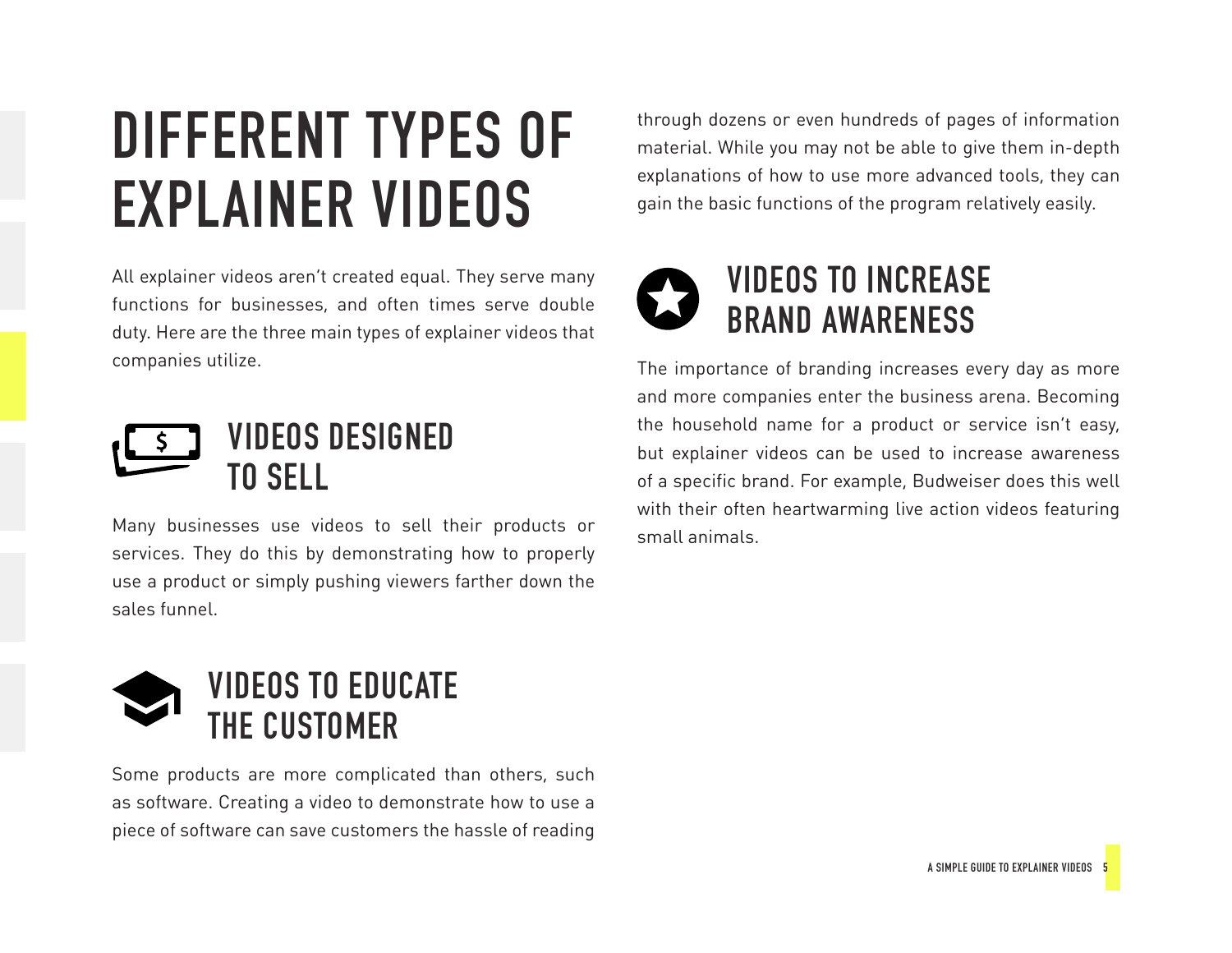## <span id="page-7-0"></span>**MARKETING YOUR EXPLAINER VIDEO**

Marketing your video is hard work. There are several video sharing platforms that cater to different audiences. It pays to know which sites are best for your particular type of production. Here are some of the more popular ones.



#### **3 billion hits per day**

YouTube, the second largest search engine, should always be your first choice when it comes to sharing your business videos outside of your own hosted website. It features a semi professional editing suite that's easy to learn, and sees over **3 billion hits per day**. Surprisingly, less than 15% of small businesses in the US use this platform for marketing.



#### **100 million+ views each month**

You can't post hourlong videos on Vine, but it's definitely a platform to be aware of. Like Twitter, it's a form of video microblogging, with videos being just six seconds long. This may not sound like something a business could use, but it's quite interesting to see what brands do here. You can use a sixsecond video to show any work that you've done for a client, or to say happy holidays to followers. Have fun and be creative. By the way, Vine gets over 100 million views each month.

### vimeo

#### **Nearly 70 million visits each month**

Vimeo is often compared to YouTube, but there are some glaring differences. The platform is a lot cleaner, with less users. This translates into a closeknit community of viewers that actually interact with one another, which is a good thing. There is a fee for business services, and a limit on video storage for free accounts. Vimeo gets nearly 70 million visits each month.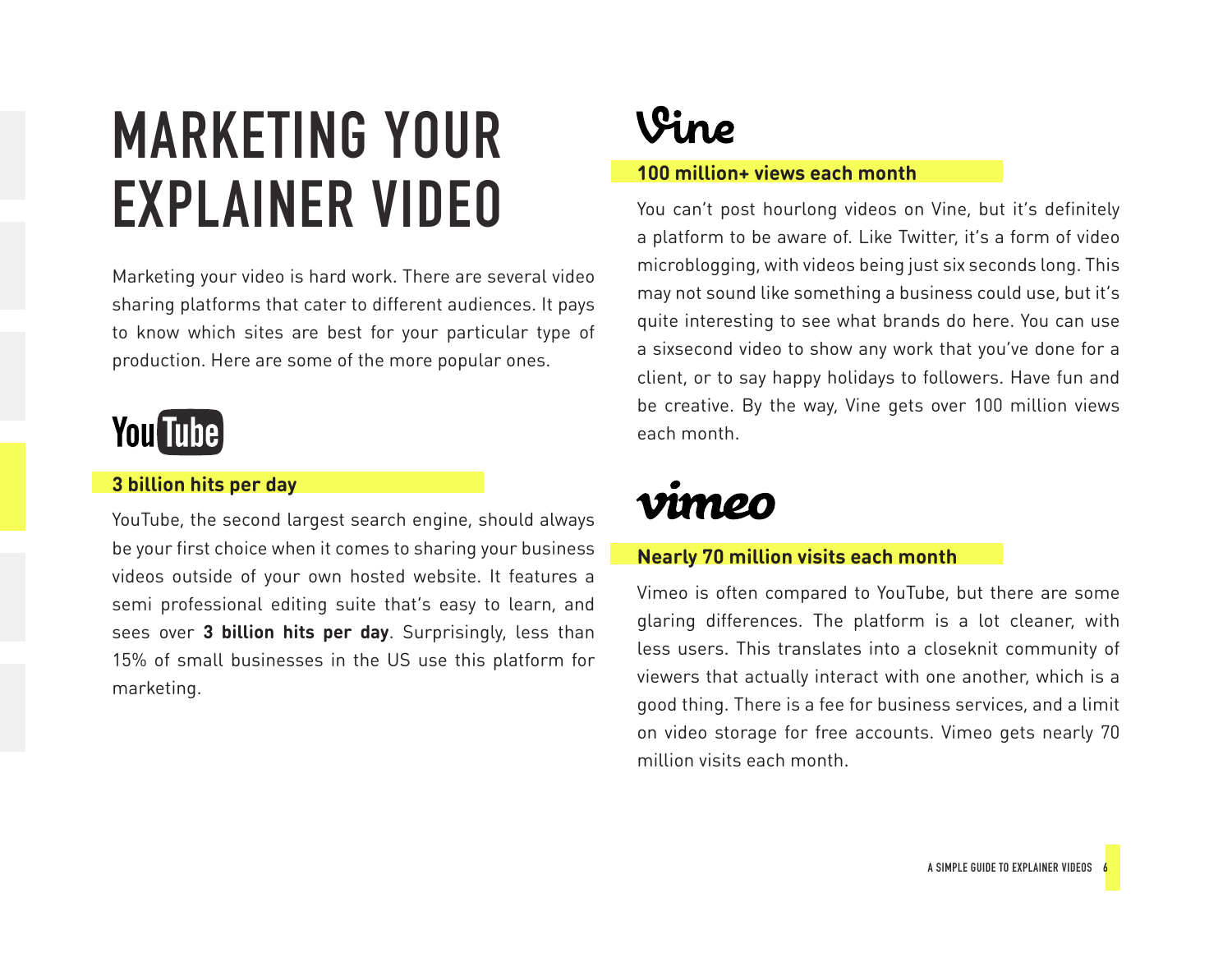

#### **60 million visitors each month**

Slideshare is a great platform for video marketing. Its sees about 60 million visitors each month, and the main demographic of the site is B2B users looking for high quality content and other business services. The site is primarily designed to display Powerpoint presentations, you would need to embed your explainer video into the slides from your company YouTube channel. It's a bit tricky to add video, but this is definitely a site to invest time into.



#### **200 million users**

Instagram is not just for photos. The platform can also be used to share videos, and companies have benefited greatly from this feature. Users can upload up to 60 seconds of footage, and the best results come from original video.

This is a great opportunity to be creative, and have fun with your video marketing. The platform has more than 200 million users.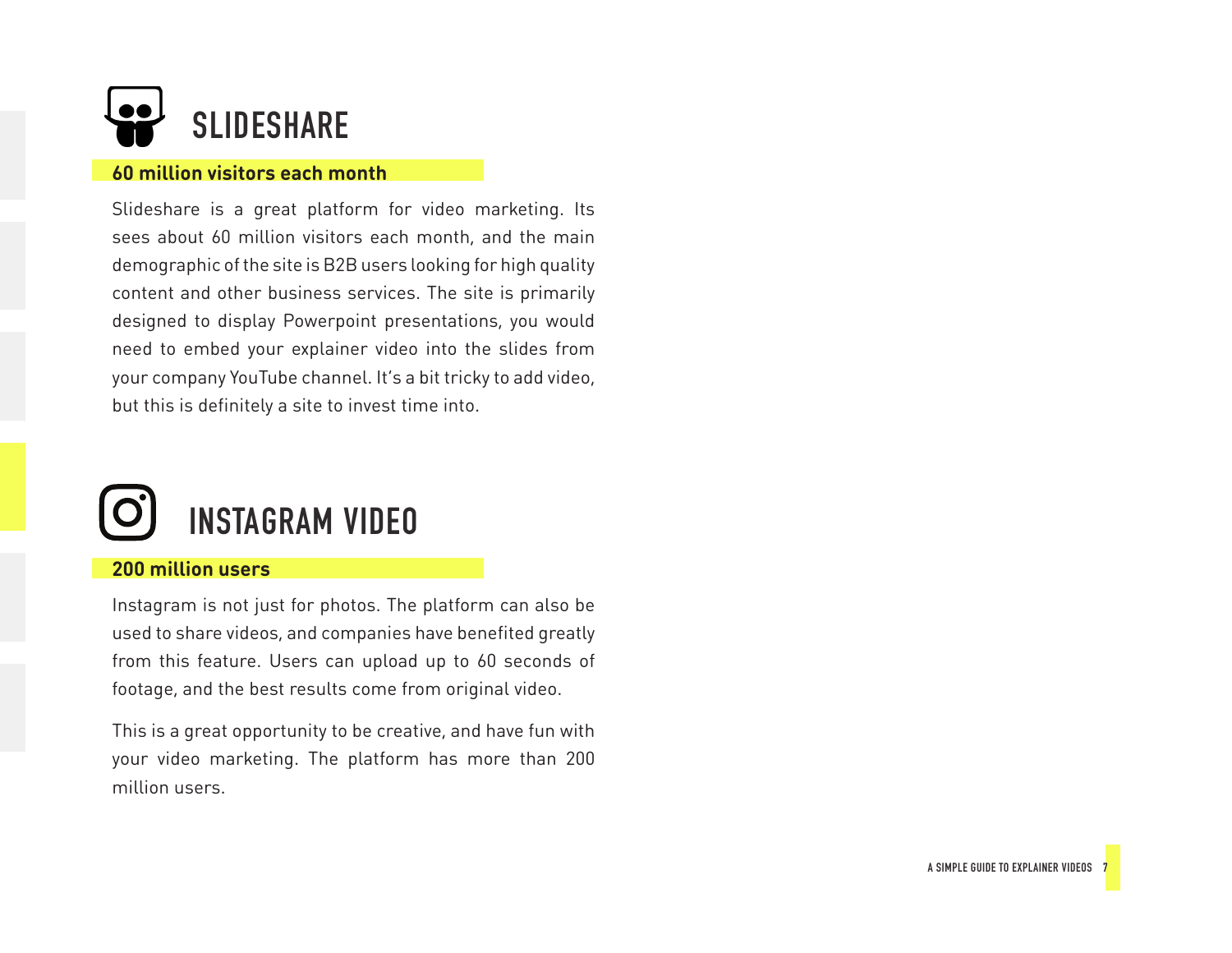## <span id="page-9-0"></span>**WHAT NOT TO DO WITH EXPLAINER VIDEO MARKETING**

Ready to give explainer video marketing a shot? Before you head off to plan out the production, you should avoid some things. Here's what you should NOT do with video marketing. Let's take a look.



You can't expect to have success with video marketing by simply posting the video and letting it sit. Promotions, analyzing, testing and much more has to be done after you've finished your masterpiece. Consider the finished product the beginning of a new stage of the project. It sounds like a lot because it is, but the process is well worth it when you gain the exposure and increase in revenue that you're looking for.

### **USE CONTROVERSIAL IMAGES AND MESSAGES**

Unless you're a religious or political group, leave the controversial messages out of your business video. There's always a better time and place for that. When you're trying to sell a product or service, this could potentially lower your chances of attracting new customers, and run some of the current ones to your competitors. So, unless you're not interested in making money, stick to the products, services and otherwise generally accepted messages when creating your script.

### **MAKE THE VIDEO TOO LONG**

If you can get your message across in three minutes or less, you'll capture the attention of viewers with short attention spans. Anything over three minutes is pushing it. And it's not that people won't watch a longer video, but they may not be as attentive to it after the first three minutes. If you have to go over, cut to the chase and add the most important information at the beginning. No one wants to wait and see if what you have to say is worth their time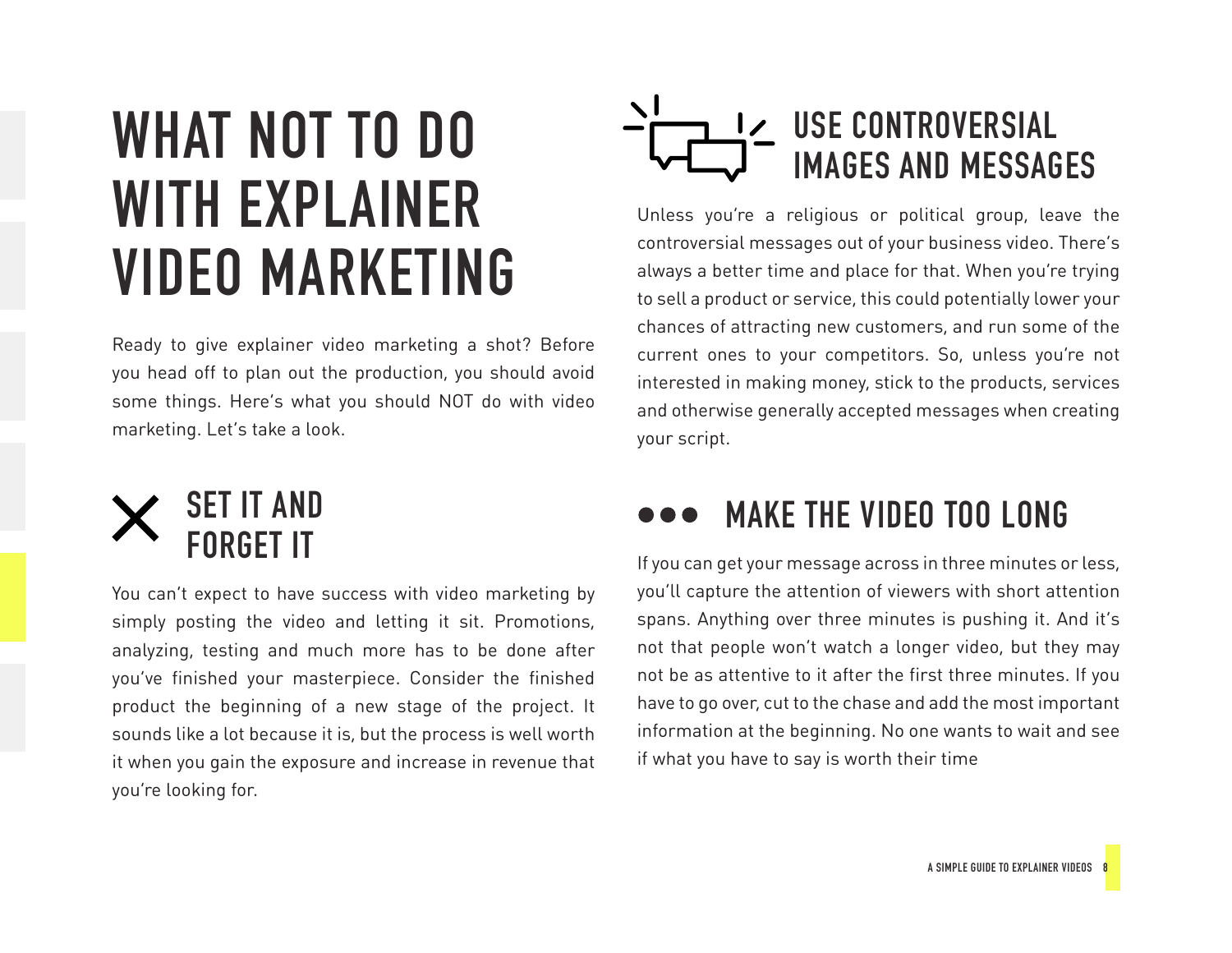### <span id="page-10-0"></span>**TARGET MORE THAN ONE CUSTOMER AT A TIME**

You can't sell to three different people with the same video. This is where customer personas come into play, and it's very important in video marketing. Know who you're speaking to in the video, and speak only to that person.

Tailor your script around their language style, needs, and desires. This part could take up the most time, but yields the best results. If you have more than one customer persona, just rinse and repeat with a different production.



This seems like a nobrainer, but you would be surprised at how many businesses fail to add the right sharing buttons to their company video.

Sure, you should include the basics, like Facebook and Twitter, but there are dozens of other social channels that people utilize every day. Make it easy for people to share your message on the platforms that they prefer, so that your video will be seen by a larger audience.



#### **NOT PROMOTE IT WITH CURRENT CUSTOMERS AND FRIENDS**

It's natural to have potential and new customers in mind when you create a new video for your company, but don't forget about your current customers, as they are the mouthpieces for your brand. Keep them informed about your new productions. You could send the video out via email, or in your newsletter. If you have a brick and mortar location, print out some flyers and let people know to go online and check out your video. It's important to let your current brand ambassadors go out and work for you.



You may be a DIY'er at heart, but please don't rule out hiring a professional for your video marketing needs. If you don't have the skills to do this, it's nothing to beat yourself up about. Know your limits and get help when needed. Videos are an important part of your marketing arsenal, and should represent your company well, and deliver a sound message. If you're not 100 percent positive that you can manage this on your own, then hire someone who knows what they're doing.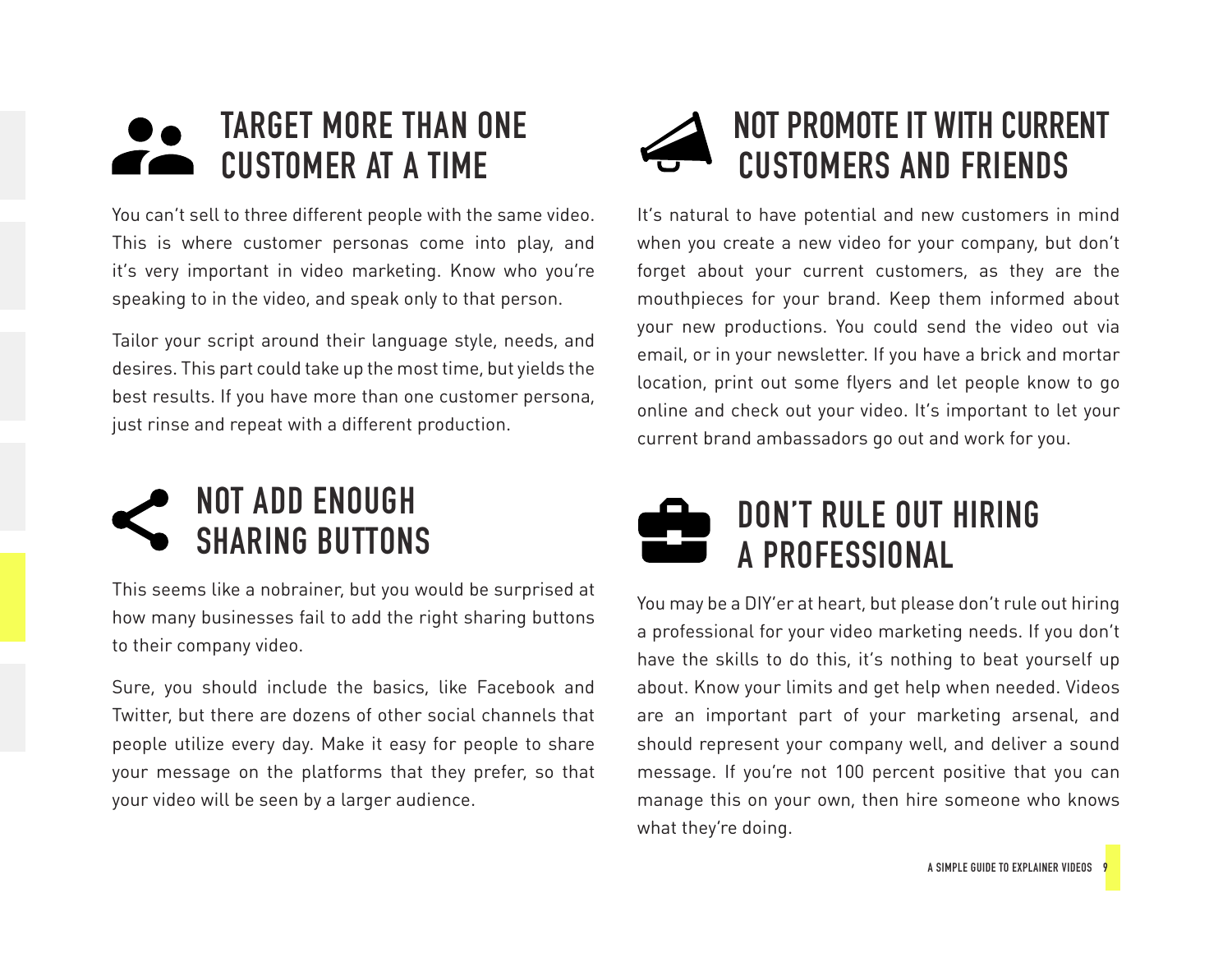#### <span id="page-11-0"></span>**DON'T STOP WITH ONE VIDEO**



It's nice to have one video up and running, but don't plan to stop there. As you add products and services to your business, you should add more video. In fact, you should be looking for ways to incorporate video into your marketing strategy. Some popular ways to do this includes FAQ videos, about us videos and video tutorials. Visual productions should become a normal part of your sales and communications action plan.